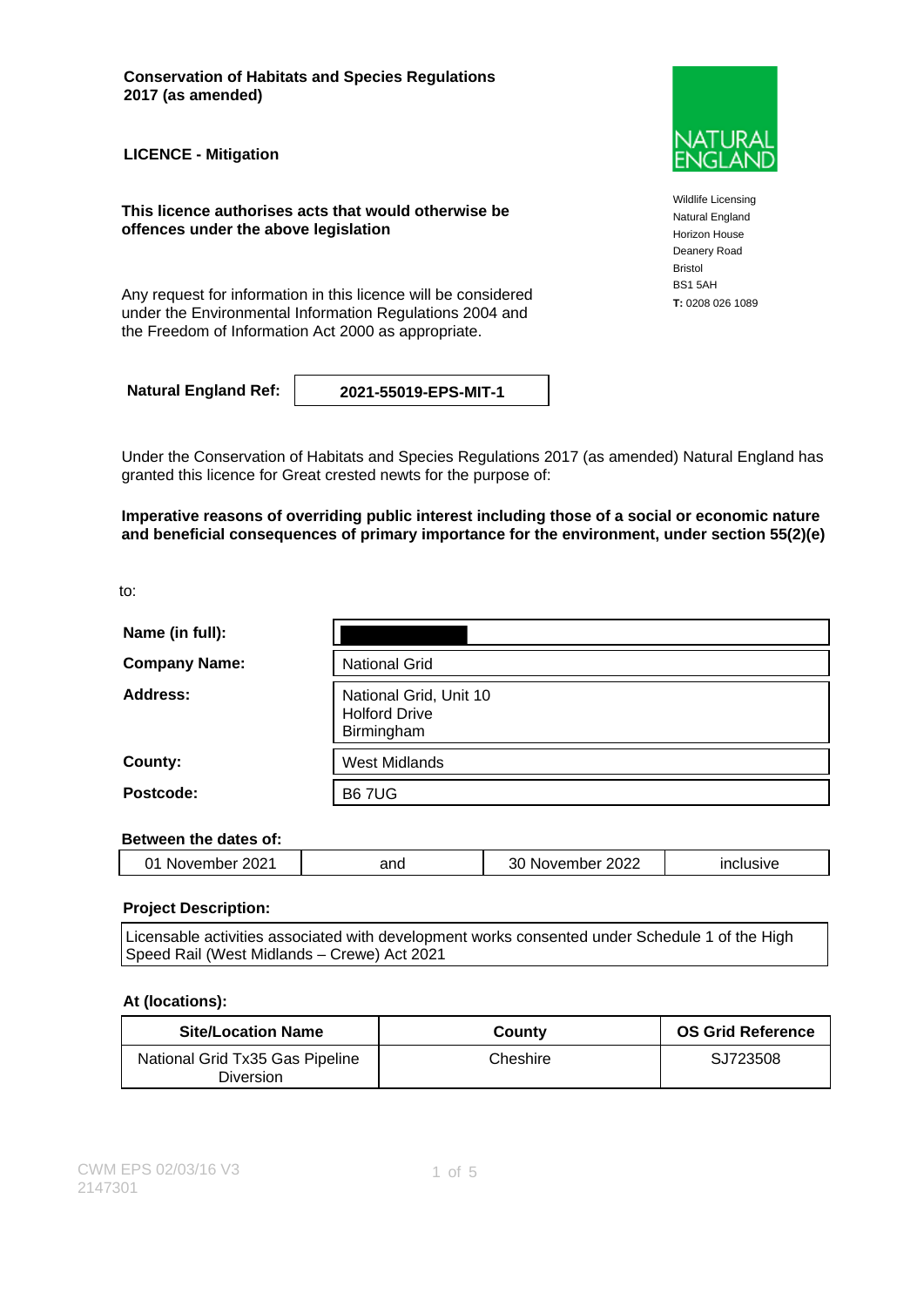### **For the following Species; activities and methods:**

| <b>Species Common Name</b><br>(Taxonomic Name) | <b>Activity</b>                                                                | Method                                                                                                                                        |
|------------------------------------------------|--------------------------------------------------------------------------------|-----------------------------------------------------------------------------------------------------------------------------------------------|
| Great crested newt<br>(Triturus cristatus)     | Capture; Damage resting<br>place; Destroy resting<br>place; Disturb; Transport | By hand; Destructive search; Exclusion<br>by temporary amphibian fencing;<br>Exclusion by temporary one-way<br>amphibian fencing; Hand search |

### **For the following licensable activities and maximum numbers:**

| <b>Licensable Activity</b> | <b>Permitted Species</b><br><b>Common Name</b> | <b>Maximum Number</b>                   |
|----------------------------|------------------------------------------------|-----------------------------------------|
| Capture                    | Great crested newt                             | 50                                      |
| Damage resting place       | Great crested newt                             | See Additional Condition for<br>details |
| Destroy resting place      | Great crested newt                             | See Additional Condition for<br>details |
| Disturb                    | Great crested newt                             | Not Specified                           |
| Transport                  | Great crested newt                             | 50                                      |

# **PLEASE NOTE**

The maximum number(s) stated in the above table refers to the maximum number of individuals of the stated species that can be captured or transported under the terms of this licence and the maximum number/s of resting places or breeding sites that can be damaged or destroyed under this licence (if applicable). Maximum numbers cannot be specified and do not apply to disturbance activities. Where applicable, please also refer to the special conditions outlined in your licence Annex for further details on how this/these maximum number(s) applies/apply to the activities permitted under your licence.

**This licence is granted subject to the licensee, including servants and named agents, adhering to the conditions and notes specified below and to the activities agreed in the Method Statement, or Annex and Work Schedule, between the licensee and Natural England. The Method Statement, or Annex, for the mitigation scheme is appended to this licence. The following person is authorised to act on behalf of the licensee:**

| <b>Consultant Name:</b>        |                                                   |       |                  |
|--------------------------------|---------------------------------------------------|-------|------------------|
|                                | Partnership House<br>Regent Farm Road<br>Gosforth |       |                  |
| County:                        | Tyne and Wear                                     |       |                  |
| Postcode:                      | NE3 3AF                                           |       |                  |
|                                |                                                   |       |                  |
| Signature:                     |                                                   | Date: | 01 November 2021 |
| CWM EPS 02/03/16 V3<br>2147301 | $2$ of $5$                                        |       |                  |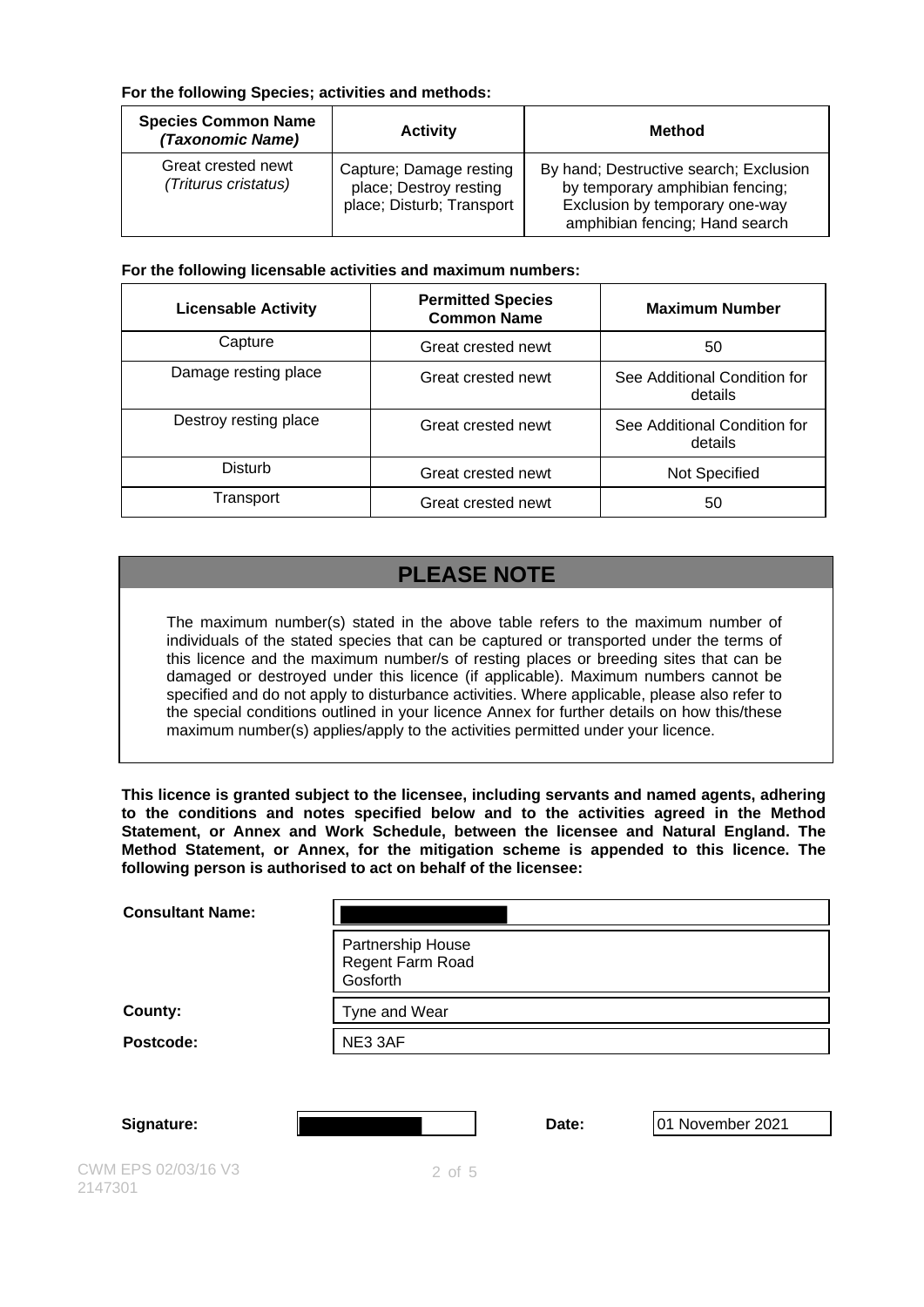# **WARNING**

- **This licence authorises acts that would otherwise be offences under the Conservation of Habitats and Species Regulations 2017 (as amended). Any departure from the conditions relating to this licence may be an offence under that legislation;**
- **This licence conveys no authority for actions prohibited by any other legislation;**
- **This licence can be modified or revoked at any time by Natural England, but this will not be done unless there are good reasons for doing so. The licence is likely to be revoked immediately if it is discovered that false information had been provided which resulted in the issue of the licence.**
- **Bodies corporate and their directors/secretaries are liable for offences under the Conservation of Habitats and Species Regulations 2017 (as amended).**

## **LICENCE CONDITIONS**

- 1. The licensee is responsible for ensuring that operations comply with all terms and conditions of the licence.
- 2. While engaged in the activities to which this licence applies the licensee shall make a copy of the licence (including any Annex and Work Schedule if applicable) available for inspection on each site where the activities are taking place and shall produce it on demand to any constable or an officer of Natural England.
- 3. No agent of the licensee shall carry out any of the activities to which this licence (including any Annex and Work Schedule if applicable) applies unless authorised in writing by the licensee, appointing them the licensee's agent. The agent shall make a copy of the authorisation available for and shall produce it on demand to any constable or officer of Natural England.
- 4. The licensee must submit a written report of actions taken under the licence (including any Annex and Work Schedule if applicable), even if no action is taken, and send it to the Natural England officer at the address shown at the top of the report form, to arrive not later than 14 days (two weeks) after the expiry of the licence. Failure to make reports may result in the licence being revoked and/or the refusal to grant subsequent licences. Please note some licences may have additional reporting requirements specified in an attached Annex.
- 5. It is a condition of the licence (including any Annex and Work Schedule if applicable) that any post development monitoring data (e.g. survey data and habitat assessment) including nil returns are submitted to Natural England to arrive no later than 14 days (two weeks) after the expiry of the licence or as specified in any Annex. Post development survey data (except nil returns) must also be sent to the relevant Local Biological Records centre within this time period.
- 6. A person authorised by the licensee shall provide him/her with such information as is within his/ her knowledge and is necessary for the report, which the licensee is required to make to Natural England.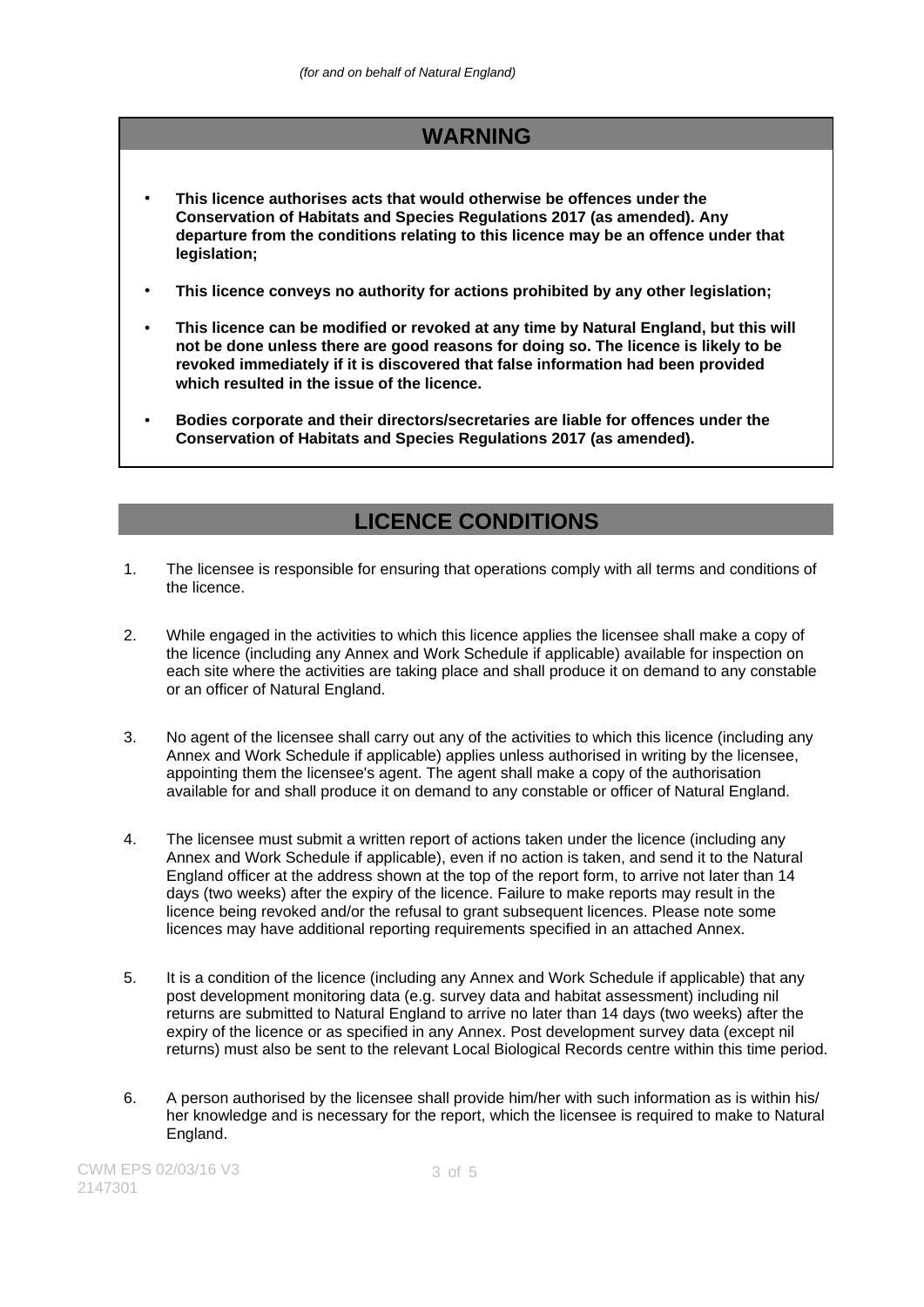# **LICENCE CONDITIONS**

- 7. The licensee shall permit an officer of Natural England, accompanied by such persons as he/ she considers necessary for the purpose, on production of his/her identification on demand, reasonable access to the site for monitoring purposes and to be present during any operations carried out under the authority of this licence for the purpose of ascertaining whether the conditions of this licence are being, or have been, complied with. The licensee shall give all reasonable assistance to an officer of Natural England and any persons accompanying him/her.
- 8. The licensee, including servants and named agents, must adhere to the activities; the licensable methods; the numbers per species (if relevant) and the timescales agreed between the Licensee and Natural England in the Method Statement or, if applicable, in the Annex and Work Schedule attached to the licence.
- 9. All activities authorised by this licence, and all equipment used in connection herewith shall be carried out, constructed and maintained (as the case may be) so as to avoid cruelty, unnecessary injury or distress to any species covered by this licence.
- 10. Methods used in connection with the execution of this licence must comply with the relevant published mitigation guidelines, unless otherwise agreed with Natural England.
- 11. Good practice and reasonable avoidance measures must be followed at all times.
- 12. All records are to be made available for inspection at any reasonable time by Natural England.
- 13. The licensee and named ecologist are responsible for all activities of the persons they have appointed in connection with this licence.
- 14. The ecologist named on the licence is authorised to appoint such persons in writing to enable them to handle Great crested newts for the specific task of relocating animals from pitfall traps and/or artificial refugia (e.g. carpet tiles) either to the opposite side of the exclusion fencing or to the receptor site, as appropriate. Those appointed persons will be classed as assistants and will only be covered by this licence if they have received appropriate training which includes the handling and welfare of the species. Such persons, who may be site staff or field workers are not required to hold individual Great crested newt licences and may work unsupervised. Persons appointed as assistants by the ecologist named on this licence will be required to produce on demand their written authorisation to a police constable or an officer of Natural England.
- 15. It is a condition of this licence that you must have obtained prior consent from all landowners and/or occupiers before commencing any activities that are authorised by this licence.

#### Additional Condition(s):

AC01 Special conditions apply to this mitigation licence that are in addition to the standard licence conditions listed above. These are detailed within the attached Annex and all persons acting under this licence must ensure that operations comply with all these terms and conditions (including any Annex and work schedule if applicable).